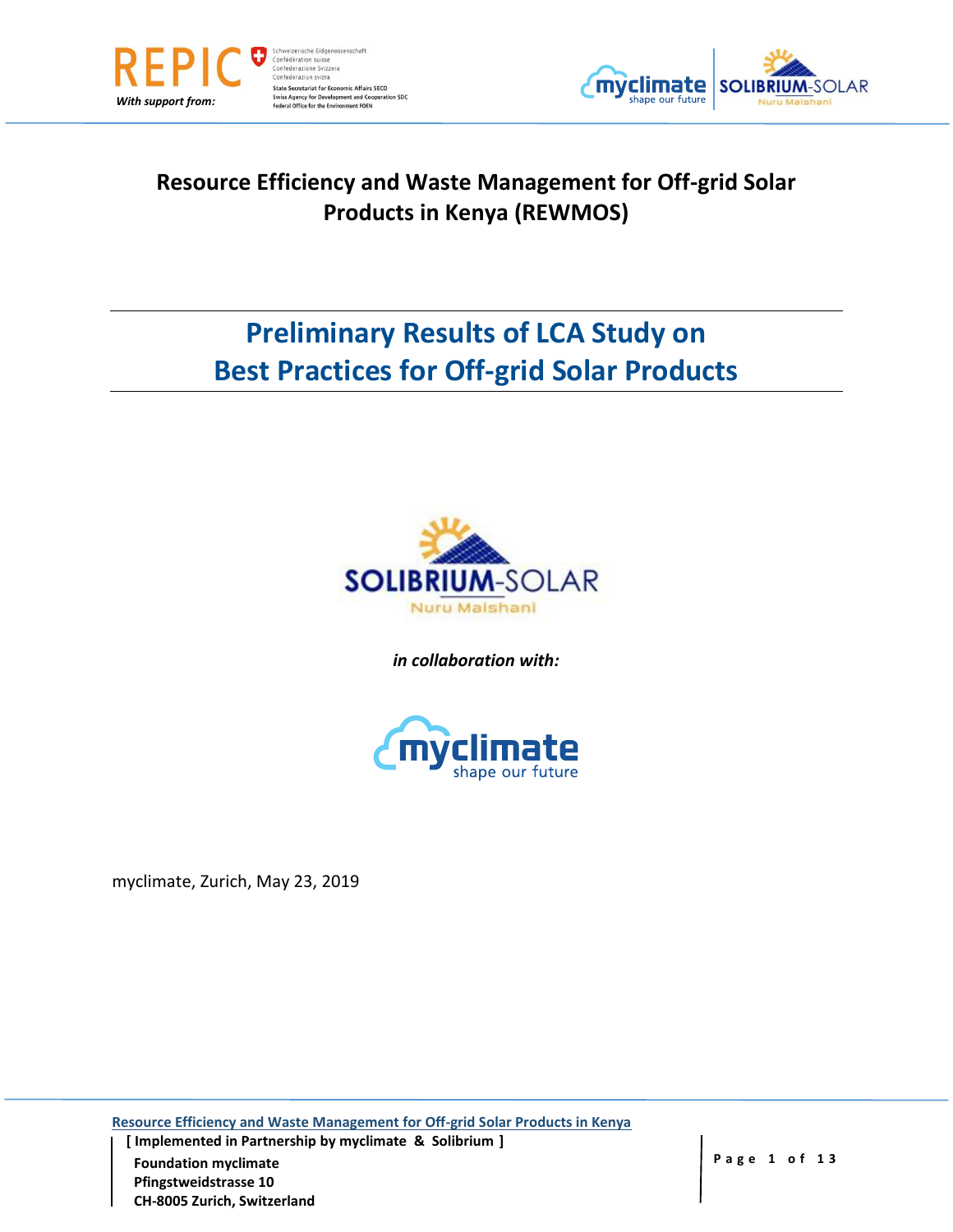

weizerische Eidgeno Confédération suisse Confederazione Svizzera Confederaziun svizra **State Secretariat for Economic Affairs SECO** Swiss Agency for Development and Cooperation SDC<br>Federal Office for the Environment FOEN



## **1. Carbon Footprint and Total Environmental Impact of Off-grid Solar Home Systems**

The Government of Kenya has set out plans to achieve universal energy access by 2020, but with the current electricity generation and grid capacity, only 20% of Kenyans have access to electricity. For those reasons, Kenya is one of the most vibrant markets for the solar industry in Africa, with off-grid solar products reaching 15%-20% of households (SOFIES 2017 "Cost-Benefit Analysis E-Waste Solar Kenya"). However, access to energy, Internet and information leads to growing discarded Solar Home Systems (SHS), calling for a sound e-waste management system. The REVMOS project, financed by REPIC Switzerland, investigates on the environmental impact of these SHS, to help improve the ways to a better e-waste management.

The company Solibrium-Solar sells different Solar Home Systems (SHS) to customers in the Kakamega region, 350 kilometres northwest of Nairobi, Kenya. Over the past few years, the sale volumes of these SHS have been increasing all over Africa, and especially in Kenya. This trend is very likely to continue, as various reports show. In order to improve the environmental performance of these SHS from cradle-to-grave, this project aims at defining best-practices for each life-phase, thus production, transport, use and end-of-life treatment. The use-phase in this study is equal to a system life-time of the SHS of 20 years. This figure has been supported by a number of studies (e.g. [Alsema et al. 2000\)](https://www.researchgate.net/publication/266339822_Environmental_Life_Cycle_Assessment_of_Solar_Home_Systems), some even speak of 30 years of system life-time [\(www.nrel.gov\)](http://www.nrel.gov/). Depending on the scenario and the quality of maintenance and repair over that life-time, certain components have to be replaced. This aspect has been taken into account to quantify the impact of the use-phase (compare also Chapter 2.4).



*Figure 1: Description of a Solar Home System (Quelle: [www.leonics.com\)](http://www.leonics.com/)*

**Resource Efficiency and Waste Management for Off-grid Solar Products in Kenya [ Implemented in Partnership by myclimate & Solibrium ] Foundation myclimate All 2 Page 2 of 13 Pfingstweidstrasse 10 CH-8005 Zurich, Switzerland**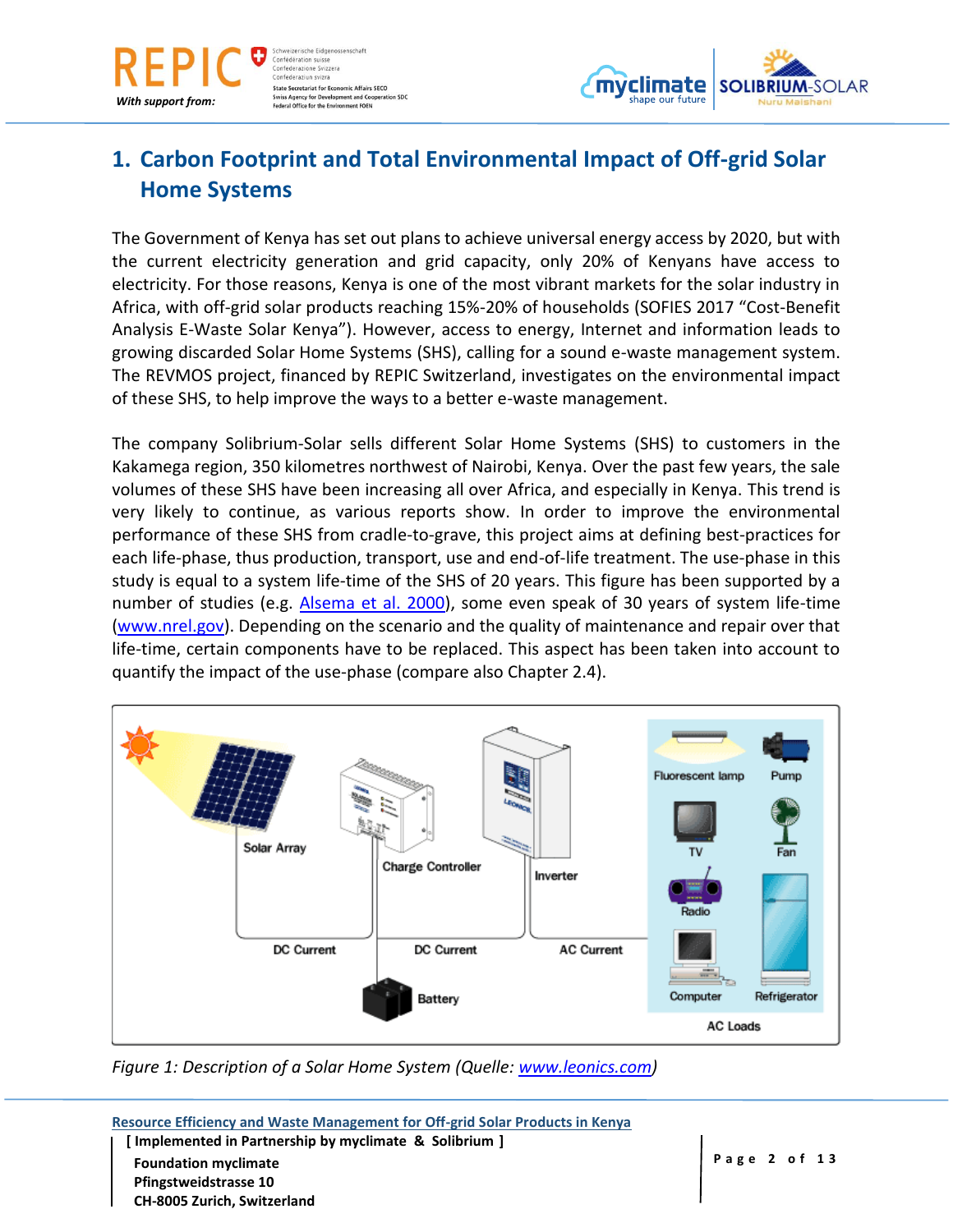![](_page_2_Picture_0.jpeg)

![](_page_2_Picture_1.jpeg)

myclimate has calculated the carbon footprint (IPCC 2013 method) and total environmental impact (ILCD method) of two different SHS. The total environmental impact encompasses impacts on acidification, eutrophication, global warming potential, ozone depletion, photochemical ozone creation potential or primary energy use. The primary product data for the Simplicity Pack 4 Lights (producer Omnivoltaic Energy Solutions, China) and the Sun King Home 60 EB (producer GreenLight Planet Kenya Limited) were provided by Solibrium. Figure 1 describes the concept of a SHS schematically; Table 1 lists the features of the two SHS looked at.

#### *Table 1: Features of the two SHS assessed in this study*

| <b>SHS Name</b>                           | <b>Sun King</b>                                                                   | TV 19" Pack                                                                                      |
|-------------------------------------------|-----------------------------------------------------------------------------------|--------------------------------------------------------------------------------------------------|
| <b>Exact Description</b>                  | A system with 6Ah battery and 6W panel<br>that powers 3 lights and phone charging | A system with 12Ah battery and 55W<br>panel that powers 4 lights, a 19" TV and<br>phone charging |
| <b>Manufacturing</b><br>Company           | <b>GreenLight Planet Limited</b>                                                  | <b>Omnivoltaic Energy Solutions</b>                                                              |
| <b>Country of Origin</b>                  | Kenya                                                                             | China                                                                                            |
| Weight                                    | $2.2$ kg                                                                          | 11.58 kg                                                                                         |
| <b>Power Output</b>                       | 19.8 Wp                                                                           | 144 Wp                                                                                           |
| <b>Number of</b><br><b>Separate Units</b> | 9                                                                                 | 37                                                                                               |
| Reference<br>(Website)                    | https://www.greenlightplanet.com/shop<br>/home-60/                                | http://omnivoltaic.com/oves_products/                                                            |

**Resource Efficiency and Waste Management for Off-grid Solar Products in Kenya**

 **[ Implemented in Partnership by myclimate & Solibrium ] Foundation myclimate All 2 Page 3** of 13 **Pfingstweidstrasse 10 CH-8005 Zurich, Switzerland**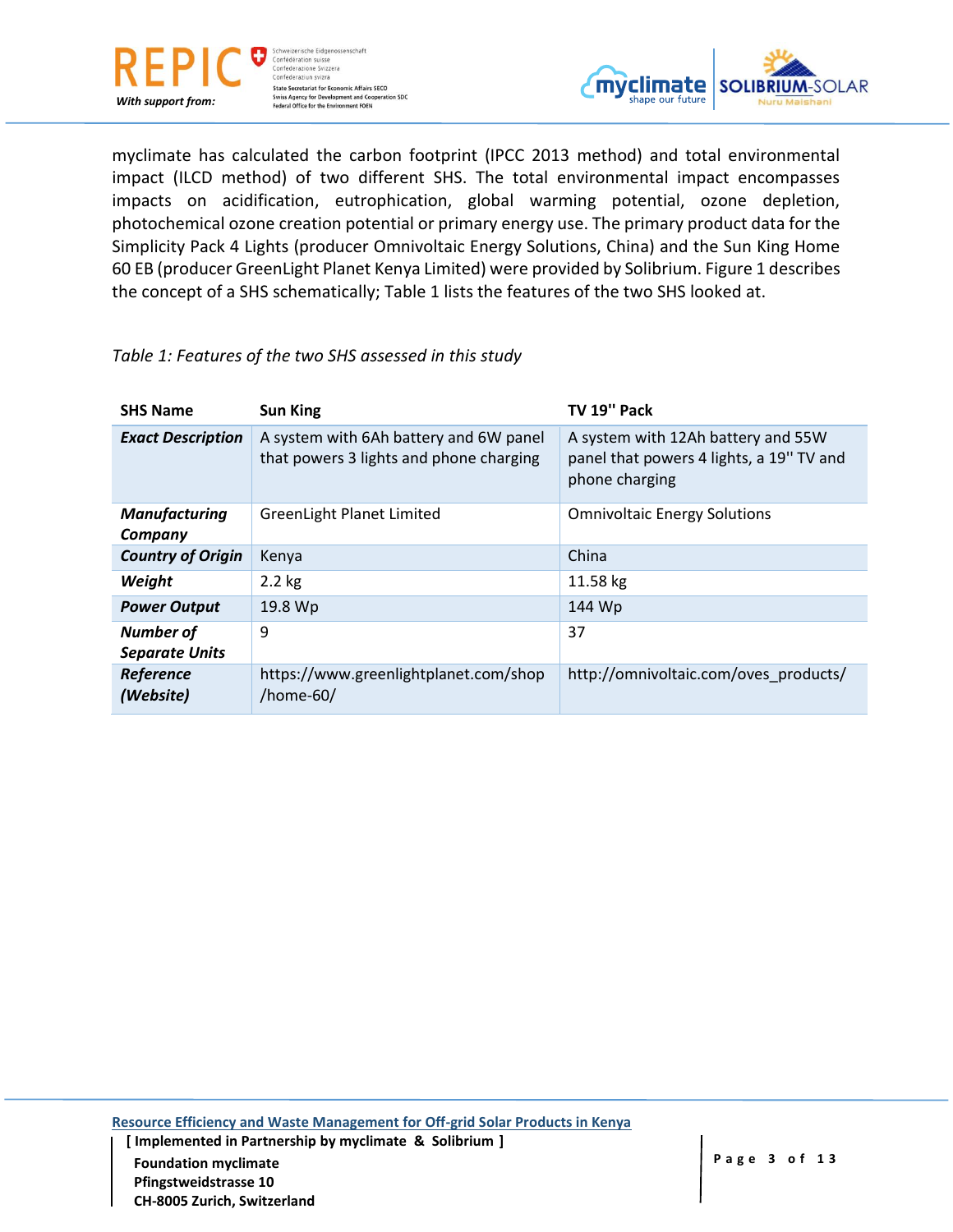![](_page_3_Picture_0.jpeg)

*With support from:*

![](_page_3_Picture_1.jpeg)

## **2. Impact of SHS in Different Life-cycle Phases**

The study results shown in this report are of preliminary nature and will be refined during the course of the project based on workshop findings, interviews and external expert opinions. However, it can be stated that the highest greenhouse gas emissions occur during the production and use-phase, mainly because over a life-time of 20 years, a number of components of the SHS have to be replaced. This statement is not true with regard to the total environmental impact, as SHS components being dumped have a severe effect on water and soil, sometimes only after decades or centuries. Consequently, the end-of-life stage is of major interest, despite the fact that long-term emissions are hard to measure. One of the main targets of this project is to extend the life-time of the products through improved maintenance and repair services, and to avoid any environmental impact of obsolete products after their first system life during the end-of-life treatment phase.

### **2.1. Results over Entire Life-Cycle**

The following Figure 2 describes the carbon footprint of the Omnivoltaic 19' TV-pack as well as the much smaller Sun King product (4 lights) over the entire life-cycle of the product. The share of the TV (LCD-screen) is by far the highest, however, if the life-time of the TV-set can be increased (e.g. from 3 TVs to 1 in 20 years), the use-phase impact can be reduced drastically.

![](_page_3_Figure_6.jpeg)

*Figure 2: Entire life-cycle Carbon Footprint of two SHS according to IPCC 2013 method. Attention: different scale reading.*

| Resource Efficiency and Waste Management for Off-grid Solar Products in Kenya |              |
|-------------------------------------------------------------------------------|--------------|
| [Implemented in Partnership by myclimate & Solibrium ]                        |              |
| <b>Foundation myclimate</b>                                                   | Page 4 of 13 |
| <b>Pfingstweidstrasse 10</b>                                                  |              |
| <b>CH-8005 Zurich, Switzerland</b>                                            |              |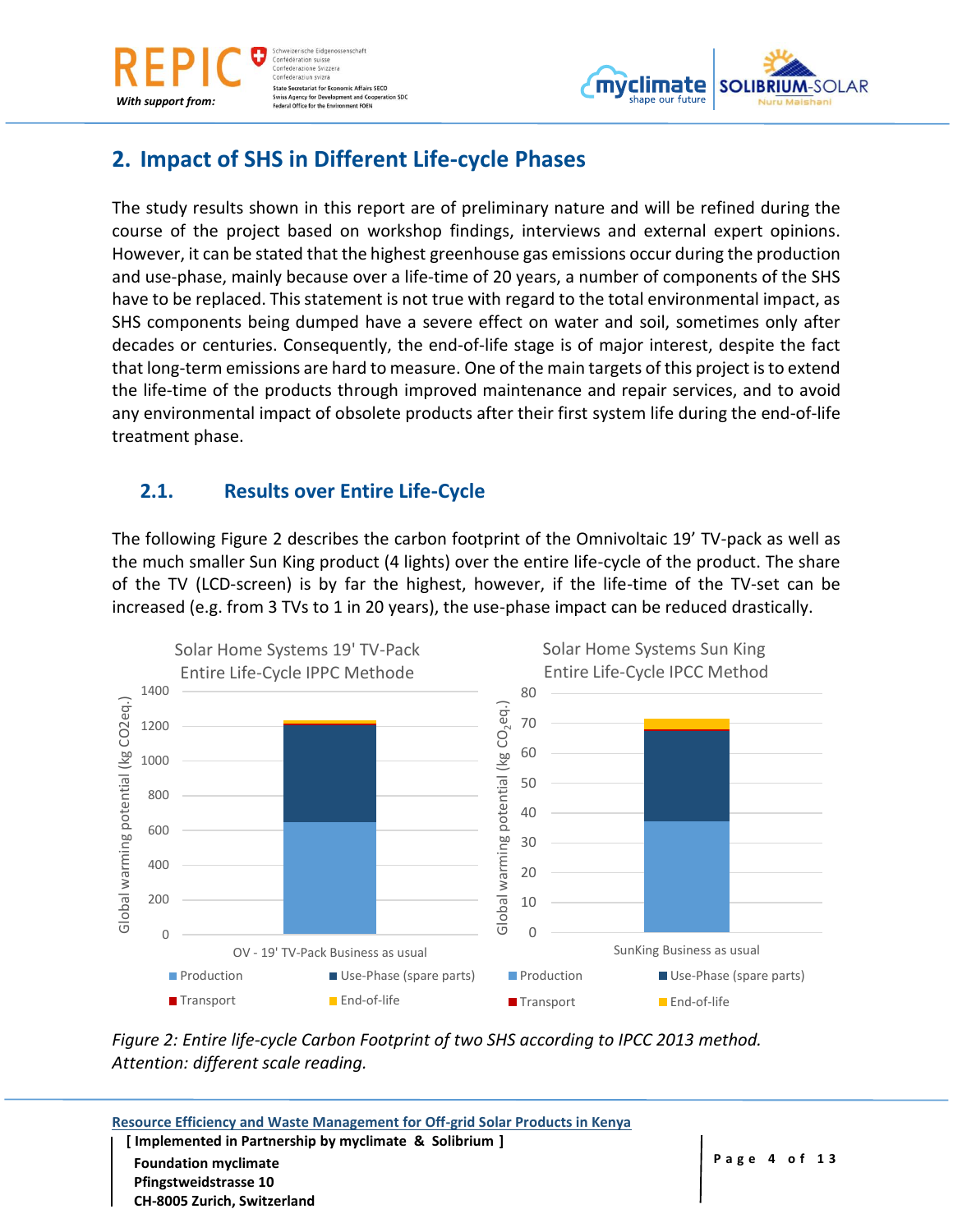![](_page_4_Picture_0.jpeg)

![](_page_4_Picture_1.jpeg)

The production phase is responsible for approximately half of the total Global Warming Potential of the Solar Home System (52 %), another 45 % emerges during the use-phase, the rest stems from the end-of-life phase, modelled by a landfill scenario.

![](_page_4_Figure_3.jpeg)

*Figure 3: Total Environmental Impact over the entire life-cycle of two SHS according to ILCD method. Attention different scale reading.*

The calculations for the Total Environmental Impact (Figure 3) indicate similar proportions for the Business-as-usual case of the OV and Sun King products. The *production phase* is responsible for roughly a quarter of the Total Environmental Impact (19 - 28 %) while the *use-phase* with all the required spare-parts over a life-time of 20 years has an equal share on the overall emissions (25 – 30 % ILCD method). For the end-of-life phase, the Business-as-usual case of landfill (open dump) has been chosen, showing an impact share on the overall results of 42 % (OV TV-Pack) and 55 % (Sun King).

In contrary to the Global Warming Potential, the end-of-life phase has a major impact on the results, due to emissions to water and soil (see also Chapter 2.5.). For that reason, the end-of-life treatment requires special attention in this REWMOS project; the business models for SHS will reflect that appropriately. The transport activities are, compared to the other life-cycle phases of the SHS, of minor importance.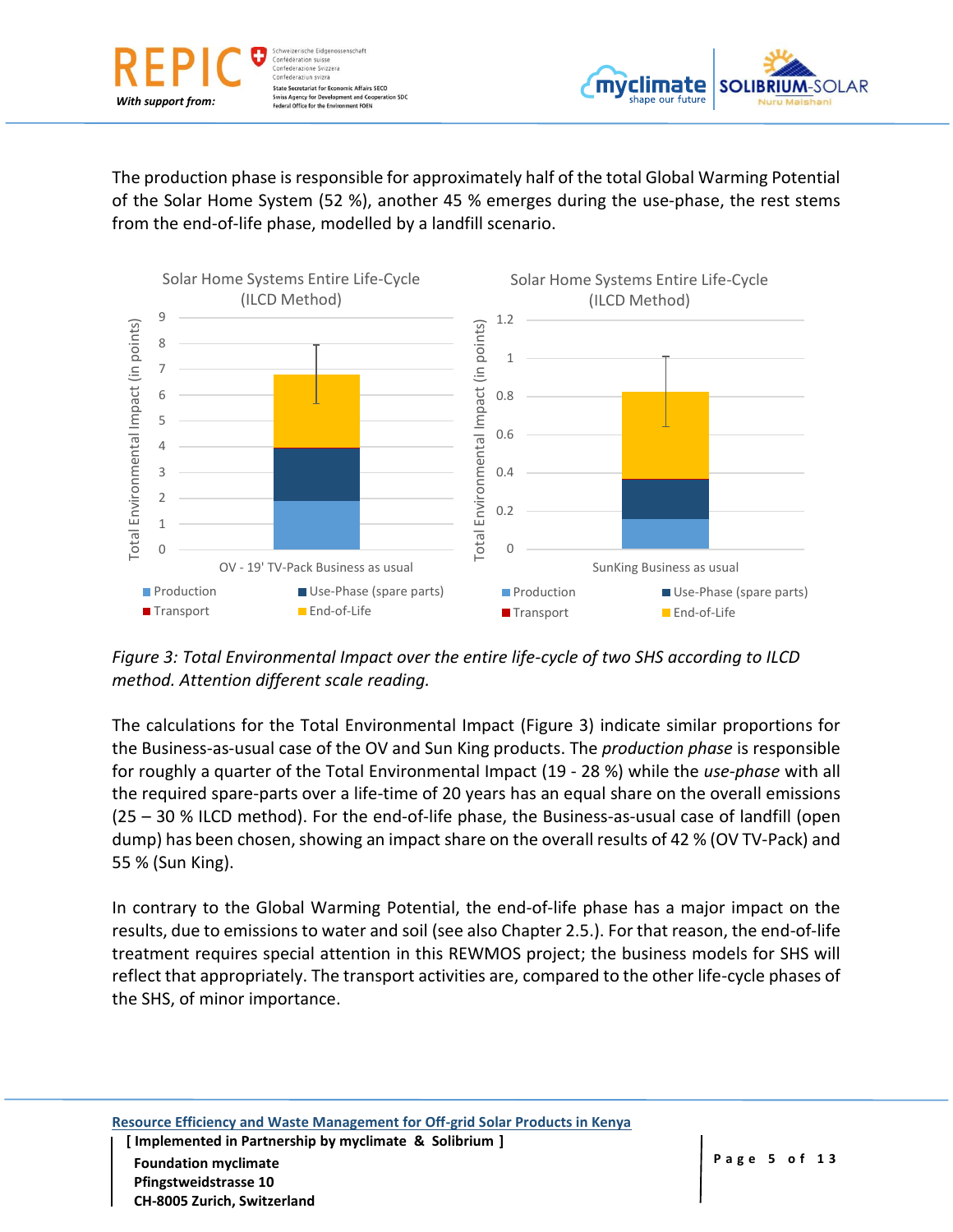reizerische Eidger Confédération suisse Confederazione Svizzera Confederaziun svizra **State Secretariat for Economic Affairs SECO Swiss Agency for Development and Cooperation SDC**<br>Federal Office for the Environment FOEN

![](_page_5_Picture_1.jpeg)

#### **2.2. Production Phase**

*With support from:*

The production of the SHS has been divided into the 5 components solar panel, battery, TV (LCD), cables and other units. The two calculated products are both produced in Asian countries (mainly China or India), which means the power-mix consists of a relatively high share of coal power. The impact of the production phase could therefore be reduced, if a producer with a renewable energy mix could be chosen. The components were assessed on the basis of the processed raw materials, combined with a production process (injection moulding etc.) where needed. Figure 4 shows the global warming potential (CO2e) and the total environmental impact of the two products.

![](_page_5_Figure_4.jpeg)

*Figure 4: Carbon Footprint and Total Environmental Impact of the production phase of the OV and Sun King SHS.*

The Sun King has less capacity and is designed to run 4 lamps instead of a TV. The TV is by far responsible for the highest impact (roughly 70 %) in the production phase, followed by the solar panel in case of the OV and the cables in case of the Sun King. The LCD TV screen is built from a number of rare earth metals, which require an intensive extraction procedure and several process steps (e.g. cleaning) up to the final product.

 **[ Implemented in Partnership by myclimate & Solibrium ] Foundation myclimate All 2 Page 6 of 13 Pfingstweidstrasse 10 CH-8005 Zurich, Switzerland**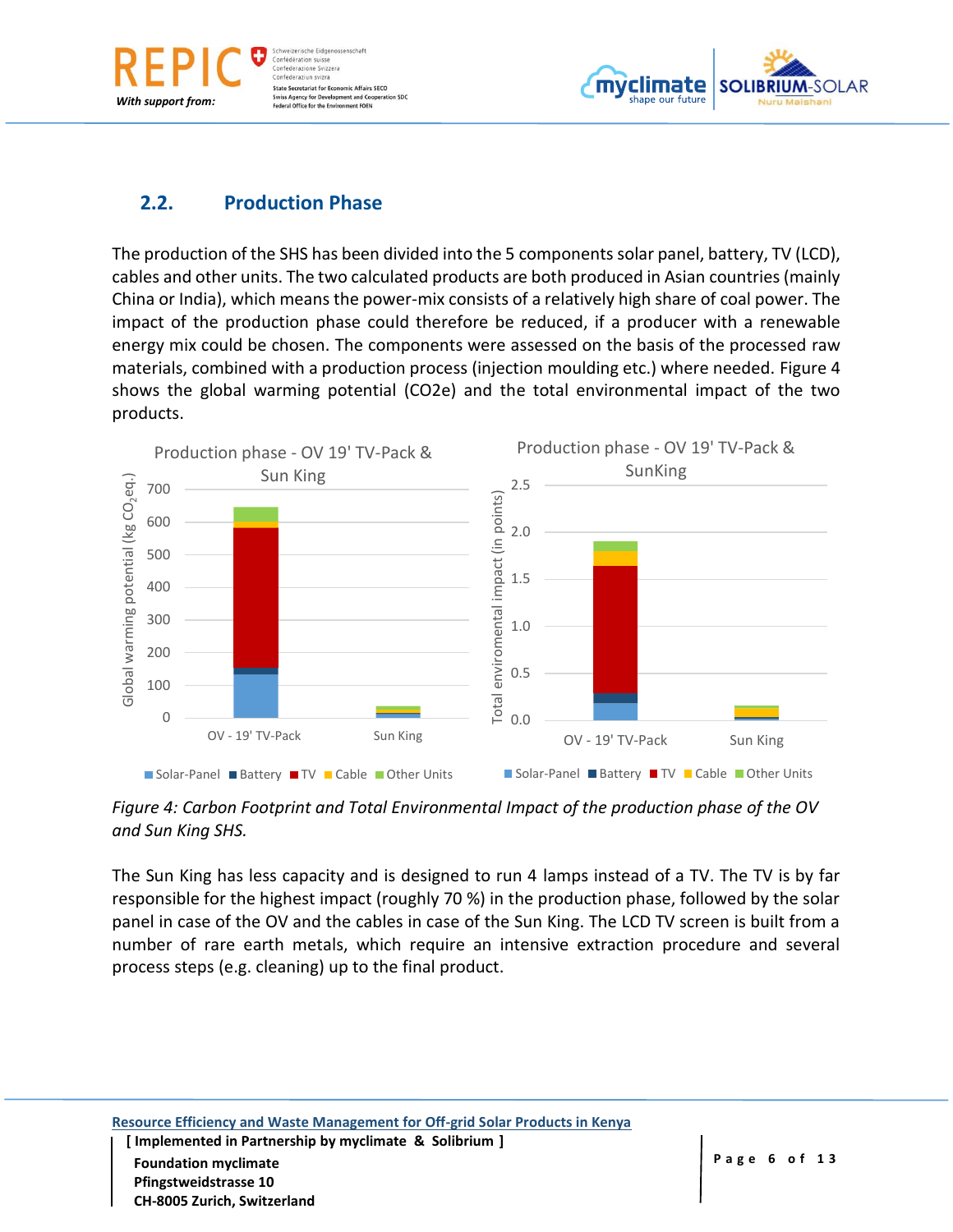weizerische Eidgen Confédération suisse Confederazione Svizzera Confederaziun svizra **State Secretariat for Economic Affairs SECO Swiss Agency for Development and Cooperation SDC**<br>Federal Office for the Environment FOEN

![](_page_6_Picture_1.jpeg)

#### **2.3. Transport Phase**

*With support from:*

The 19'-TV pack is produced in China, and therefore has to be transported to Kakamega by container ship and lorry. In both impact methods (IPCC and ILCD), the lorry transport is responsible for roughly 90% of the emissions. The Sun King is produced in Kenya, and due to its lower weight and shorter transport distance, the environmental impact is much smaller than in case of the OV (see Figure 5). Included in the total transport activities are the transports of the spare parts required over the life-time of 20 years.

![](_page_6_Figure_4.jpeg)

*Figure 5: Carbon Footprint and Total Environmental Impact of the transport phase of the OV and Sun King SHS.*

#### **2.4. Use-Phase**

**CH-8005 Zurich, Switzerland**

The Use-Phase of the two SHS is described by three scenario calculations, namely the "Business as usual", the "Best case" and the "Worst case" scenario. For this matter, the different components of the SHS have been critically assessed to determine how many of them are used per life-time of a SHS (see Table 2). In case of the "Business as usual" scenario, we assumed that 4 batteries are in use over a life-time of 20 years. This goes up to 5 pieces of battery in the "Worst case scenario", and drops to 2 pieces for the "Best case" scenario. To mention another example, we expect 1 TV to last for 20 years in the "Best case scenario", 2 TVs in the "Business as usual" scenario and 3 TVs in the "Worst case" scenario.

**Resource Efficiency and Waste Management for Off-grid Solar Products in Kenya [ Implemented in Partnership by myclimate & Solibrium ] Foundation myclimate All 2 Page 7 of 13 Pfingstweidstrasse 10**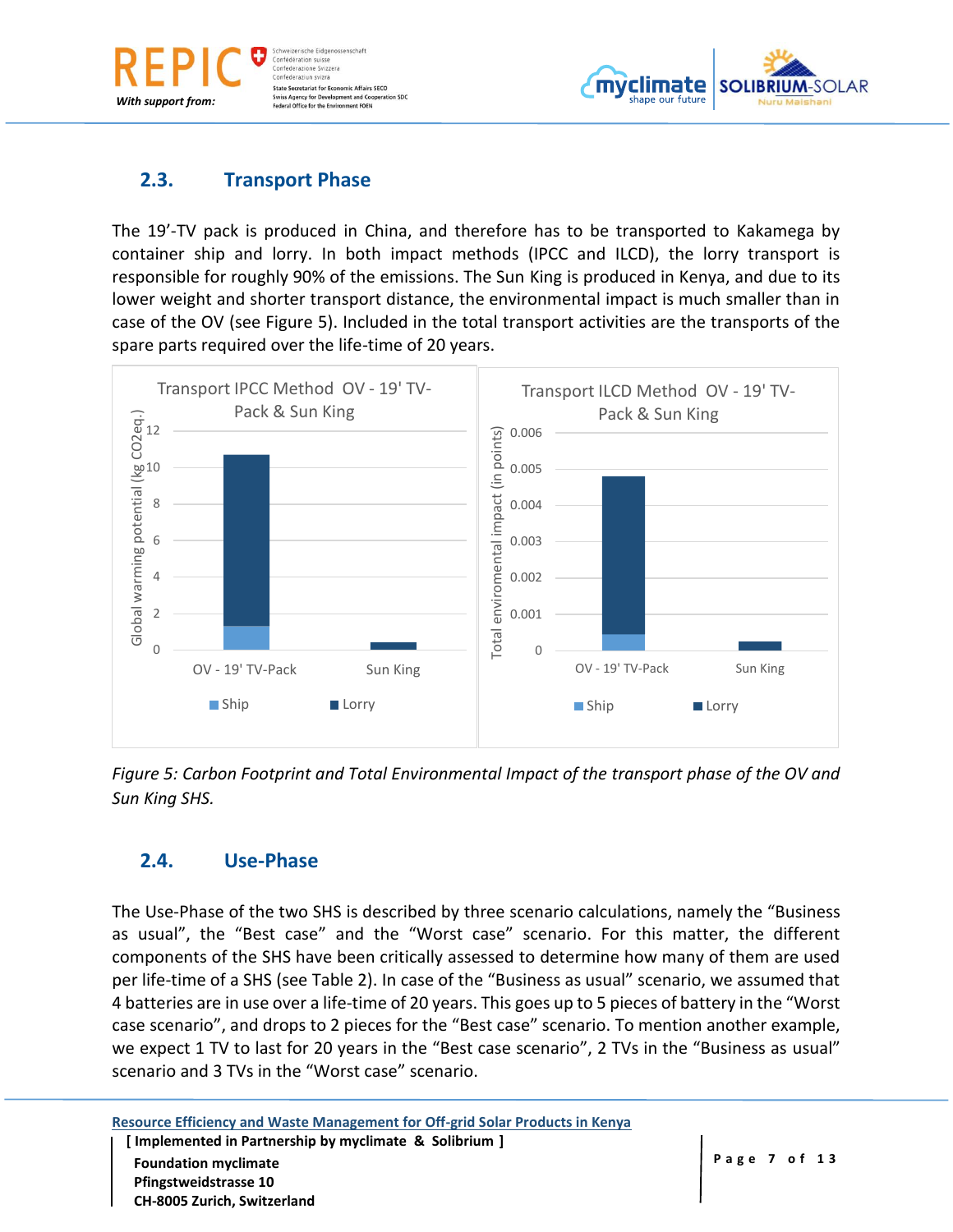Schweizerische Eidgenossenschaft Schweizerische Eidgenoss<br>Confédération suisse<br>Confederazione Svizzera<br>Confederaziun svizra State Secretariat for Economic Affairs SECO<br>Swiss Agency for Development and Cooperation SDC<br>Federal Office for the Environment FOEN

*With support from:*

![](_page_7_Picture_1.jpeg)

The amount of components in use over the life-time has an immediate impact on the resulting emissions. Figure 6 as well as Figure 1 and 2 clearly express that the use-phase has a determining role in the sustainability discussion of the SHS, be it in Kenya or anywhere else in the world.

*Table 2: Use-phase scenarios for Sun King and OV TV – Business as usual, Best and Worst case*

| <b>Use-Phase Sun King</b>    | One production<br>(kg CO <sub>2</sub> e) | <b>Business as</b><br>usual (factor) | <b>Best case</b><br>(factor) | <b>Worst case</b><br>(factor) |
|------------------------------|------------------------------------------|--------------------------------------|------------------------------|-------------------------------|
| <b>Battery</b>               | 3.76                                     | 4                                    | 2                            | 5                             |
| <b>Keypad</b>                | 1.68                                     | 4                                    |                              | 4                             |
| <b>Cable</b>                 | 10.89                                    | $\overline{2}$                       | T                            | 3                             |
| Bulb $(3x)$                  | 7.13                                     | 1                                    |                              | 2                             |
| <b>Mobile Phone Charger</b>  | 0.52                                     | 6                                    | $\overline{2}$               | 7                             |
| Packaging                    | 0.66                                     | 2                                    |                              | 2                             |
| <b>Solar Panel</b>           | 11.80                                    | $\mathbf{1}$                         | ш                            | $\overline{2}$                |
| <b>Small parts</b>           | 0.09                                     | 2                                    |                              | 3                             |
| <b>Transport Lorry</b>       | 0.43                                     | $\overline{\phantom{a}}$             |                              | $\overline{2}$                |
| <b>Warranty card and</b>     | 0.12                                     | 1                                    |                              | 1                             |
| battery clamp                |                                          |                                      |                              |                               |
| Total (kg CO <sub>2</sub> e) | 37.1                                     | 67.6                                 | 38.4                         | 100.4                         |

| Use-Phase OV TV 19"          | One production<br>(kg CO <sub>2</sub> e) | <b>Business as</b><br>usual (factor) | <b>Best case</b><br>(factor) | Worst case<br>(factor) |
|------------------------------|------------------------------------------|--------------------------------------|------------------------------|------------------------|
| <b>Battery</b>               | 20.40                                    | 4.0                                  | 2.0                          | 5.0                    |
| <b>Keypad</b>                | 8.41                                     | 4.0                                  | 1.0                          | 5.0                    |
| <b>Cable</b>                 | 18.23                                    | 2.0                                  | 1.0                          | 3.0                    |
| Bulb $(3x)$                  | 9.80                                     | 1.0                                  | 1.0                          | 1.5                    |
| <b>Mobile Phone Charger</b>  | 0.71                                     | 6.0                                  | 2.0                          | 7.0                    |
| Packaging                    | 0.93                                     | 1.5                                  | 1.0                          | 2.0                    |
| <b>Solar Panel</b>           | 133.57                                   | 1.0                                  | 0.75                         | 2.0                    |
| <b>Small parts</b>           | 9.28                                     | $2 - 3$                              | 1.0                          | 3.0                    |
| <b>Transport Lorry</b>       | 9.40                                     | 1.5                                  | 1.0                          | 2.0                    |
| <b>Transport Ship</b>        | 1.30                                     | 1.5                                  | 1.0                          | 2.0                    |
| <b>TV</b>                    | 434.82                                   | 2.0                                  | 1.0                          | 3.0                    |
| Total (kg CO <sub>2</sub> e) | 646.86                                   | 1203.4                               | 634.6                        | 1825.8                 |

**Resource Efficiency and Waste Management for Off-grid Solar Products in Kenya**

 **[ Implemented in Partnership by myclimate & Solibrium ] Foundation myclimate All 2 Page 8** of 13 **Pfingstweidstrasse 10 CH-8005 Zurich, Switzerland**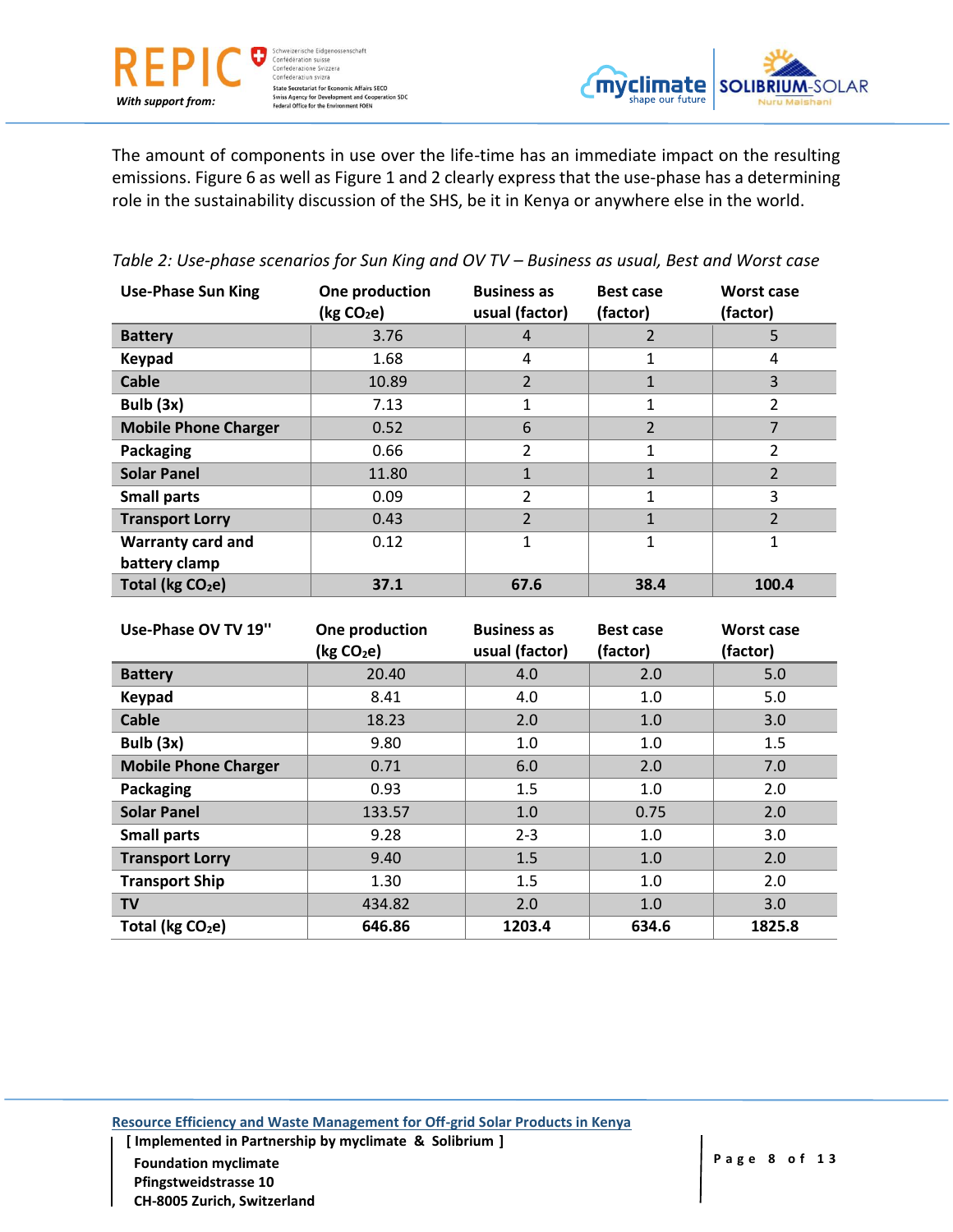![](_page_8_Picture_0.jpeg)

![](_page_8_Picture_1.jpeg)

#### Use-Phase impact (GWP) including spare parts of 20 years life time OV 19' TV-Pack and Sun King

![](_page_8_Figure_3.jpeg)

![](_page_8_Figure_4.jpeg)

*Figure 6: Carbon Footprint and Total Environmental Impact of the use-phase of the OV and Sun King SHS according to the three scenarios "Business as usual", "Best case" and "Worst case".*

![](_page_8_Picture_6.jpeg)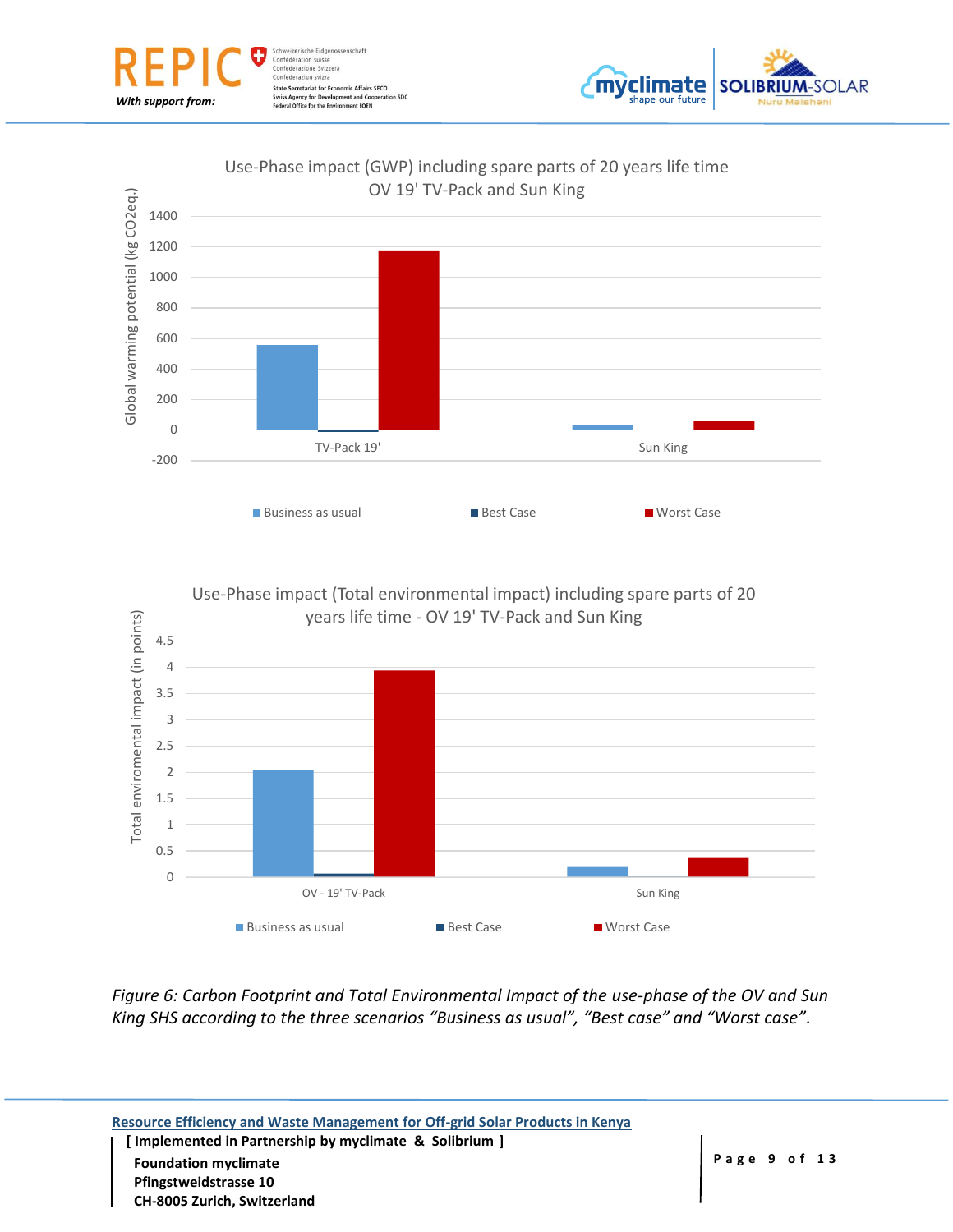veizerische Eidgen Confédération suisse Confederazione Svizzera Confederaziun svizra **State Secretariat for Economic Affairs SECO** ncy for Development and Cooperation SDC Office for the Environment FOEN

![](_page_9_Picture_1.jpeg)

### **2.5. End-of-Life Phase**

*With support from:*

The last life-cycle phase of a product, the "End-of-Life" phase, has different impacts on different indicators, depending on the end-of-life process looked at. Open burning or landfill can have severe (long-term) impacts on health and environment. As landfill (open dump) impacts of electronic equipment are still not very specified and a challenge to measure, this life-cycle stage should be looked at in more details. The Swiss ecoinvent database 3.5 provides a number of endof-life processes that are applicable for these SHS scenarios, like "treatment of lead smelter slag in material landfill" for parts of the battery or "treatment of municipal solid waste in open dump". Still, the processes for open dumping of SHS components used in this study are rough approximations with high uncertainties, indicated by black bars in Figure 7.

![](_page_9_Figure_4.jpeg)

*Figure 7: Carbon Footprint and Total Environmental Impact of the end-of-life phase of the OV and Sun King SHS for the options "Incineration", "Landfill", "Recycling", and "Open Burning". ". Please notice that accurate end-of-life models especially for landfill options for electronic equipment are yet to be established and verified. The assumptions here are based on rough estimates by myclimate.*

As Figure 7 points out, incineration and especially open burning of SHS components are worse than landfill regarding carbon emissions. Landfill however has a relatively high impact on the

| Resource Efficiency and Waste Management for Off-grid Solar Products in Kenya<br>[Implemented in Partnership by myclimate & Solibrium ] |               |
|-----------------------------------------------------------------------------------------------------------------------------------------|---------------|
| <b>Foundation myclimate</b>                                                                                                             | Page 10 of 13 |
| <b>Pfingstweidstrasse 10</b>                                                                                                            |               |
| CH-8005 Zurich, Switzerland                                                                                                             |               |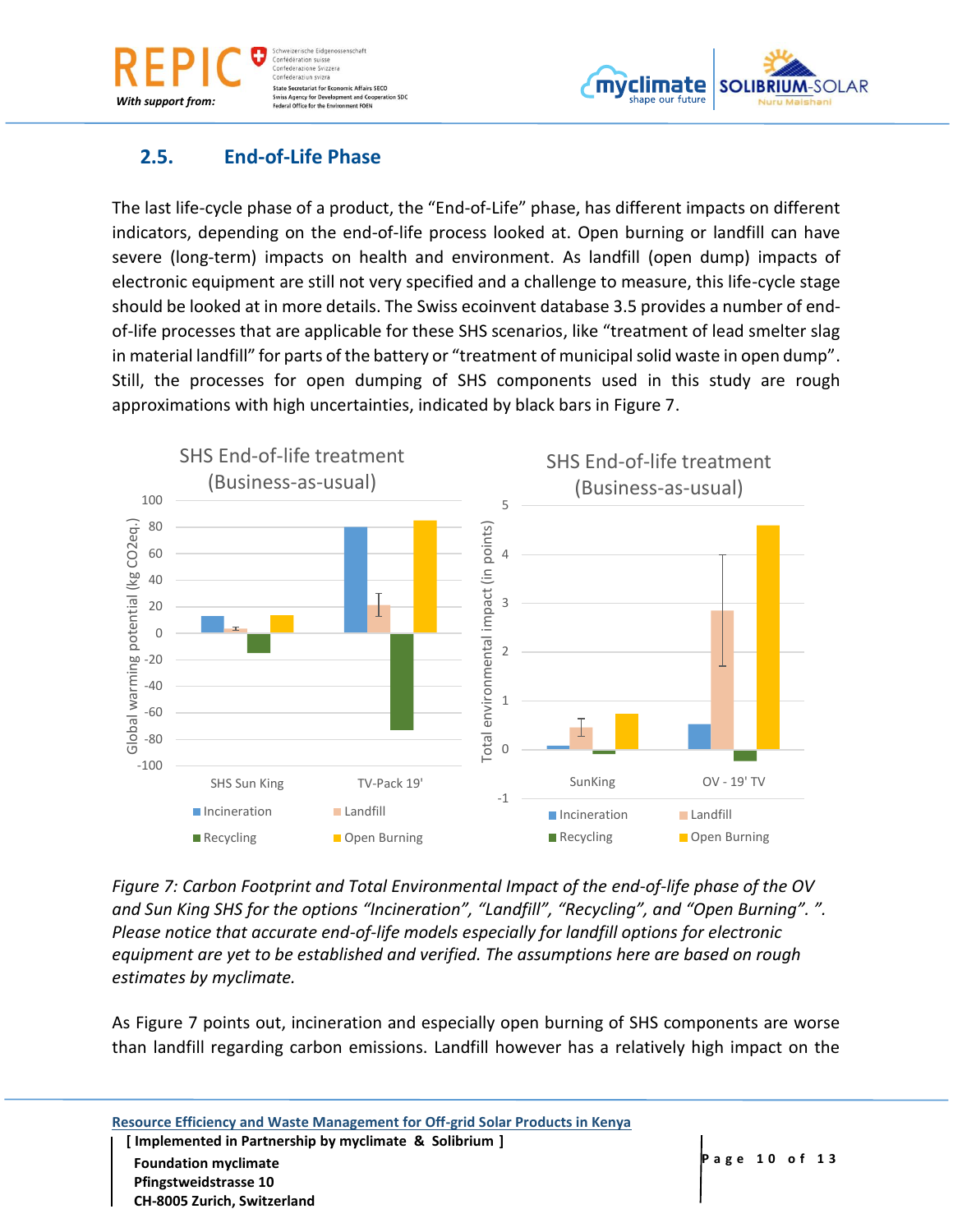![](_page_10_Picture_0.jpeg)

ichweizerische Eidgenor Confédération suisse Confederazione Svizzera Confederaziun svizra **State Secretariat for Economic Affairs SECO** Swiss Agency for Development and Cooperation SDC<br>Federal Office for the Environment FOEN

![](_page_10_Picture_2.jpeg)

other compartments like soil and water, which makes the result chart look different in the righthand chart of Figure 7 showing the Total Environmental Impact.

Life Cycle Assessment methods normally calculate environmental impacts for a time-frame of 100 years, in which especially plastic materials are relatively stable and also other components are normally only dissolved after hundreds of years. It is currently hard to tell what will happen to the disposed Waste Electric and Electronic Equipment (WEEE) after a few hundred years. However, it is expected that over a time span of several centuries, the process of open dumping can have severe consequences on soil quality, river and ground water and through that on the health of humans, animals and plants.

It can be stated that recycling activities, if properly operated, lead to an environmental benefit, as valuable secondary resources are recovered. This is true for various metals (like aluminium, steel, copper), but also for a number of plastics (like PP, PE etc.).

## **3. Best/Worst Practices for SHS based on Environmental Analysis**

Based on the environmental assessment discussed in Chapter 2, and based on available favourable operation modes, the best practices over the entire life-cycle of SHS can be established. At the same time, the worst practices should be avoided as much as possible. Chapters 3.1 and 3.2 describe best and worst practices over the life-cycle phases of the SHS.

#### **3.1. Best Practices for SHS from an Environmental Point of View**

From an environmental point of view, the optimal SHS case in each life-cycle phase can be described as follows:

*Production*:

- Eco-design: as little material input as possible, as little composite-material as possible
- Raw materials from sustainable extraction methods
- Raw materials from regional suppliers
- Production in a factory with an excellent power-mix (renewable energy)

*Transport*:

- Regional production with short transport distances
- Light products
- Technically high-standard transportation vehicles

*Use-Phase*:

Well working servicing system

**Resource Efficiency and Waste Management for Off-grid Solar Products in Kenya**

 **[ Implemented in Partnership by myclimate & Solibrium ] Foundation myclimate Page 11 of 13 Pfingstweidstrasse 10 CH-8005 Zurich, Switzerland**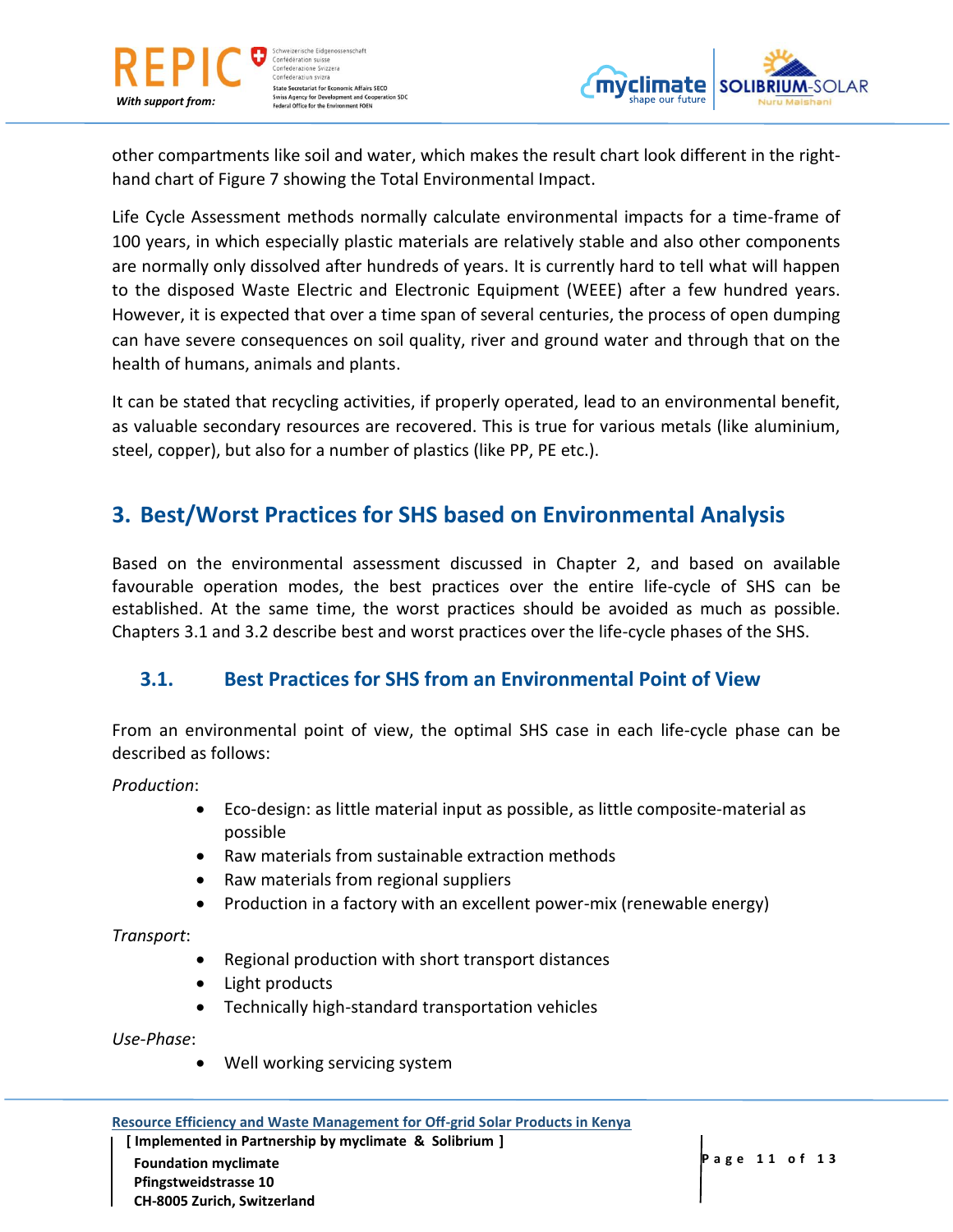![](_page_11_Picture_0.jpeg)

ichweizerische Eidgenor Confédération suisse Confederazione Svizzera Confederaziun svizra **State Secretariat for Economic Affairs SECO** Swiss Agency for Development and Cooperation SDC<br>Federal Office for the Environment FOEN

![](_page_11_Picture_2.jpeg)

- Regular maintenance
- Component-based repair system to avoid waste
- Skilled and motivated users and technicians
- Extended life-span of batteries, panels and other SHS components

*End-of-life* (compare also SRI publication 2017, "From Worst to Good Practices in Secondary Metals Recovery, FACT SHEET"):

- Proper depollution and dismantling of End-of-life products
- Taking care of problem fractions such as batteries
- Reuse and/or recycling of SHS through best-practice recycling processes and collection systems (e.g. FRELP "Full Recovery End Life Photovoltaic, compare Bhavesh Uppal et al. 2017, Sustainable recycling technologies for Solar PV offgrid system)
- Avoidance of open dumping of SHS components
- Avoidance of unsound smelting and open burning practices

![](_page_11_Figure_13.jpeg)

# **3.2. Worst Practices for SHS from an Environmental Point of View**

The worst practices for SHS in each life-cycle phase can be described as follows:

#### *Production*:

- Production with heavy material input
- Raw materials from unsustainable extraction methods
- Raw materials from remote suppliers
- Production in a factory with very CO2-intensive power-mix (based on fossil energy)

*Transport*:

- Products manufactured in far-away countries
- Heavy weights
- Bad load factors on ships and trucks

*Use-Phase*:

- Badly working servicing system
- Irregular or non-existent maintenance

 **[ Implemented in Partnership by myclimate & Solibrium ] Page 12 of 13 Page 12 of 13 Pfingstweidstrasse 10 CH-8005 Zurich, Switzerland**